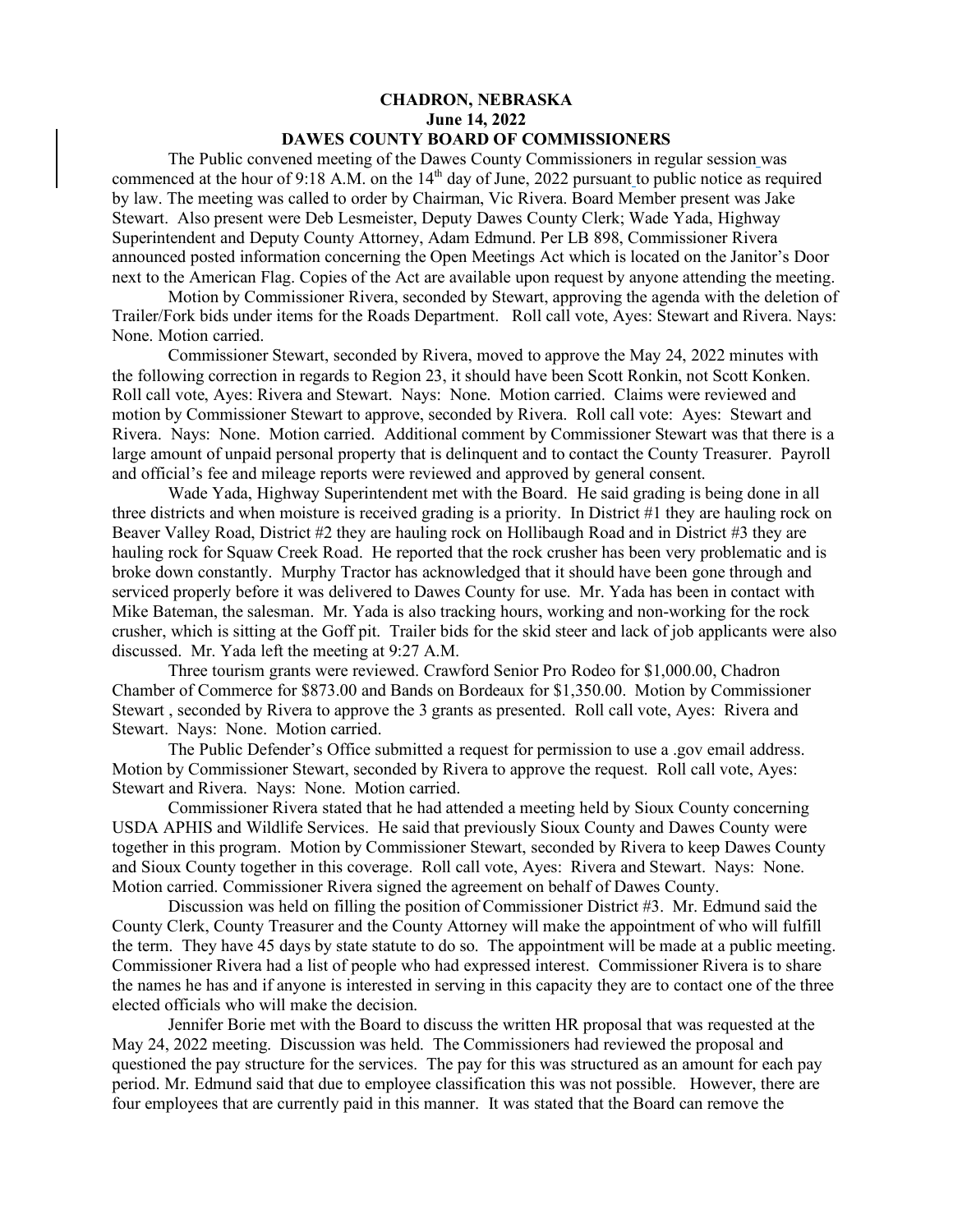funding for employee wages at any time for budget purposes without notice. Commissioner Rivera stated "Let's move on" and no action was taken.

Jean Andersen and Brittany Stetson with AFLAC met with the Board. They shared a handout that showed the tax benefit to the employer and also to the employee with using the AFLAC services. It is a supplement and at this time 57 Dawes County employees are participating. She explained the savings and also shared a free service of bill saver that is provided by AFLAC to all employees at no cost. They thanked to Board and exited the meeting.

Brad Streeks, Custodian met with the Board to go over sprinkler bids. He had only 1 bid from Down's Services for expanding the sprinkler system on courthouse grounds but 2 different versions. This bid would service the southwest corner of the grounds from the small shed south and west and up to south paved parking area and outside the sidewalks at a cost of \$16,318.65 and the other version would be for \$10,541.18 with lesser area covered being inside the sidewalks. He also said that he had a bid from Chadron Glass for windows at 250 Main Street. Commissioner Stewart clarified that the window project at 250 Main would be ARPA funding. Commissioner Stewart made a motion, seconded by Rivera to receive the bids. Roll call vote, Ayes: Stewart and Rivera. Nays: None. Motion carried. These items may be reviewed and discussed at budget time.

Sam Wellnitz, Treasurer entered the meeting at 10:15 A.M. to discuss a previous county tax sale. The Treasurer's deed on this property was done and had not gone into foreclosure status. It was stated that taxes must be collected but that interest in certain situations may be written off. He will confer with Mr. Edmund about this particular parcel.

Gary Bridges, VSO approached the Board at 10:25 A.M. with an appointment letter. The Veteran's Board has made the recommendation that John Duecker will be the replacement for Darrel Marshall who passed away. Motion by Commissioner Stewart, seconded by Rivera to appoint John Duecker to the Veterans Board. Roll call vote, Ayes: Rivera and Stewart. Nays: None. Motion carried.

Kami Wills and Nancy Swanson of Mobius Communications met with the Board. They have a grant for \$10,000.00 that they request monies for that will bring fiber optic cable to Fort Robinson. Presently there is cable going to the golf course in Crawford. Ms. Swanson stated that the cost of cable is approximately \$25,000.00 per mile. The grant is due by July 1, 2022 and the project would not be done until summer of 2023. No decision was made.

The Board took a break at 10:40 A.M. and returned within 3 minutes.

A scheduled appointment for Dan Wordekemper at 12:00 was not kept due to the meeting progressing quickly and Commissioner Stewart not being able to reach Dan to come earlier. The appointment was for the purpose of security fencing for the Weed shop. The Deputy Clerk was instructed to receive that information and forward it to the Commissioners. After the meeting had adjourned Mr. Worderkemper came at 11:00 A.M. for his 12:00 P.M. appointment.

There being no further business before the Board the meeting was adjourned at 10:50 A.M. The next meeting of the Dawes County Commissioners will be held on June 28, 2022 beginning at 9:00 A.M. in the Commissioner Room. The agenda will close at noon on June 23, 2022. **All Resolutions adopted by the Dawes County Board of Commissioners are available for public inspection during normal business hours of the County Clerk's Office.**

**Deb Lesmeister Deputy Dawes County Clerk** 

**ATTEST: DAWES COUNTY COMMISSIONERS** 

**June 14, 2022 the following claims were audited, allowed and warrant orders drawn on the respective accounts: Key for claims:** 100=General Fund; 200=Roads Fund; 650=HwyBridgeBuyback Program Fund; 990=Visitor's Fund; 1100=Reappraisal Fund; 1150=Preservation&Modernization Fund; 1900=Veterans Aid Fund; 2360=Drug Fund; 2500=Grants Fund; 2501=CDGB Fund 2700=Inheritance; 2910-911=Emergency Communications; 2913=Wireless Communications; 4600= Bond Payment Fund

 $\overline{\phantom{a}}$ 

| <b>FUND NAME</b> |                                       | <b>TOTCLAIMS</b> |
|------------------|---------------------------------------|------------------|
|                  | 100 ACTION COMMUNICATIONS INC/SHERIFF | \$240.00         |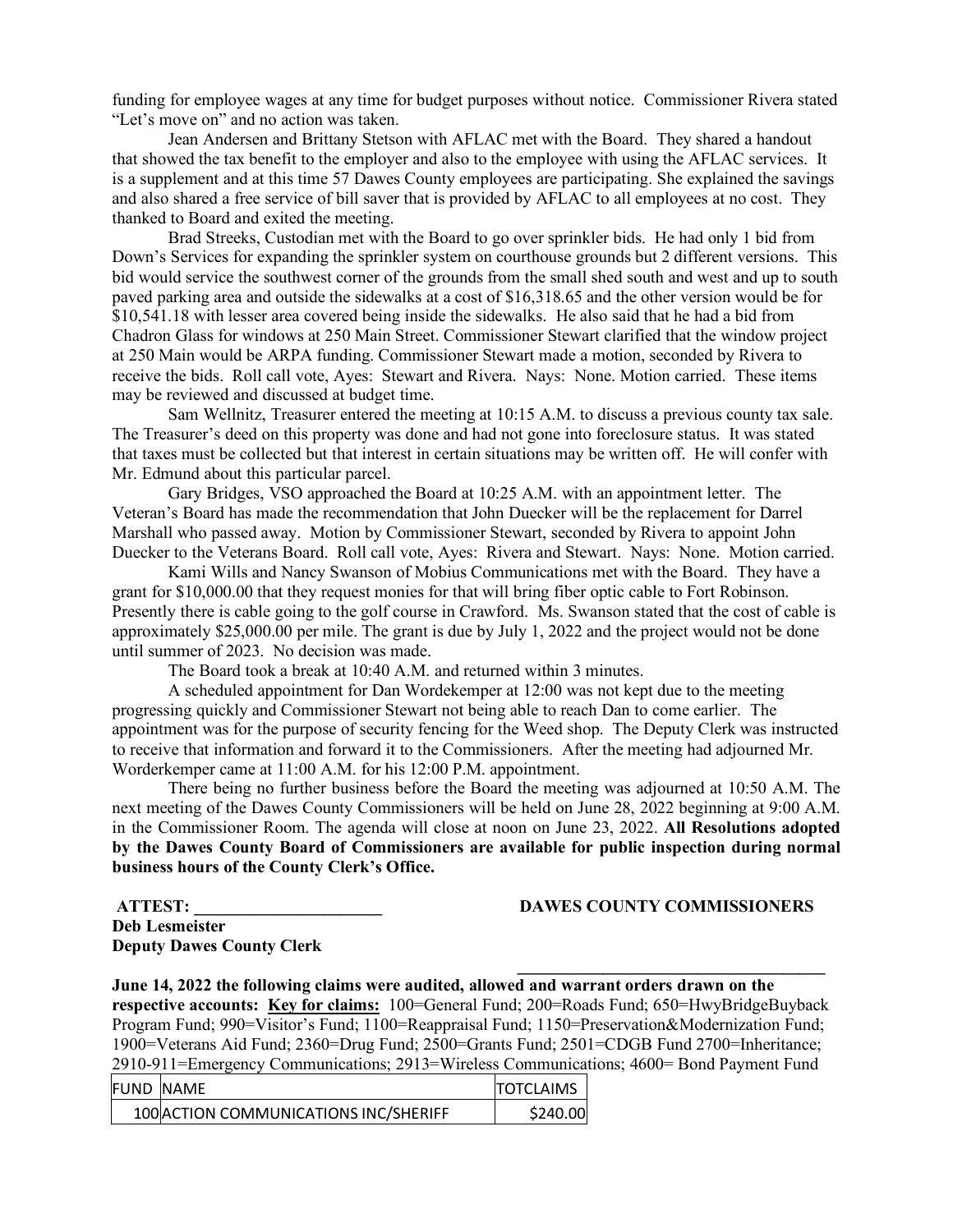| 100 AFLAC                                   | \$1,513.62  |
|---------------------------------------------|-------------|
| 100 AMERITAS LIFE INSURANCE CORP            | \$11,014.05 |
| 100 AT&T MOBILITY                           | \$398.51    |
| 100 BAUERKEMPER'S INC-WEED                  | \$115.90    |
| <b>100 BLACK HILLS ENERGY</b>               | \$251.45    |
| 100 BLUE CROSS & BLUE SHIELD OF NE          | \$35,309.25 |
| 100 THE BUSINESS CONNECTION                 | \$887.14    |
| 100 CARROT-TOP INDUSTRIES, INC              | \$280.34    |
| 100 CASH-WA DISTRIBUTING CO                 | \$3,848.88  |
| 100 CENTURY BUSINESS PRODUCTS INC           | \$32.00     |
| 100 CENTURYLINK                             | \$529.59    |
| 100 CHADRON ACE HARDWARE                    | \$156.24    |
| 100 CHADRON MEDICAL CLINIC                  | \$321.00    |
| 100 CHADRON MOTOR COMPANY                   | \$386.87    |
| 100 CITY OF CHADRON                         | \$587.59    |
| 100 COAST TO COAST COMPUTER PRODUCTS        | \$129.99    |
| 100 ROBERTA COLEMAN                         | \$60.03     |
| 100 CONNECTING POINT                        | \$236.22    |
| 100 CONSOLIDATED MANAGEMENT COMPANY         | \$206.79    |
| 100 CRAWFORD CLIPPER/HARRISON SUN           | \$568.53    |
| 100 CRITES, SHAFFER, CONNEALY, WATSON, HARF | \$1,180.00  |
| 100 CULLERS LAW OFFICE                      | \$590.00    |
| 100 CULLIGAN-ASSESSOR                       | \$47.50     |
| 100 CULLIGAN-CO ATTORNEY                    | \$23.00     |
| 100 CULLIGAN-DIST COURT                     | \$19.50     |
| 100 CULLIGAN-HR                             | \$28.00     |
| 100 CULLIGAN-SHERIFF                        | \$138.00    |
| 100 DAWES COUNTY DISTRICT COURT             | \$233.00    |
| 100 DAWES COUNTY TREASURER                  | \$628.00    |
| 100 DEPT OF CORRECTIONAL SERVICES           | \$140.86    |
| 100 DIXIE EATON                             | \$25.00     |
| 100 A ELLIOTT LAW                           | \$323.00    |
| 100 CHERYL FEIST                            | \$377.30    |
| 100 MICHAEL FELTON                          | \$525.00    |
| 100 FIRST BANKCARD/CHERYL FEIST             | \$48.47     |
| 100 FIRST BANKCARD/HR DEPT                  | \$106.41    |
| 100 FIRST BANKCARD/PUBLIC DEFENDER          | \$378.02    |
| 100 FIRST BANKCARD/ROBERTA COLEMAN          | \$289.11    |
| 100 FIRST BANKCARD/VETERANS                 | \$8.20      |
| 100 FIRST BANKCARD/WEED DEPT                | \$164.72    |
| 100 FIRST NATIONAL BANK, NORTH PLATTE       | \$18,634.56 |
| 100 FP MAILING SOLUTIONS                    | \$110.85    |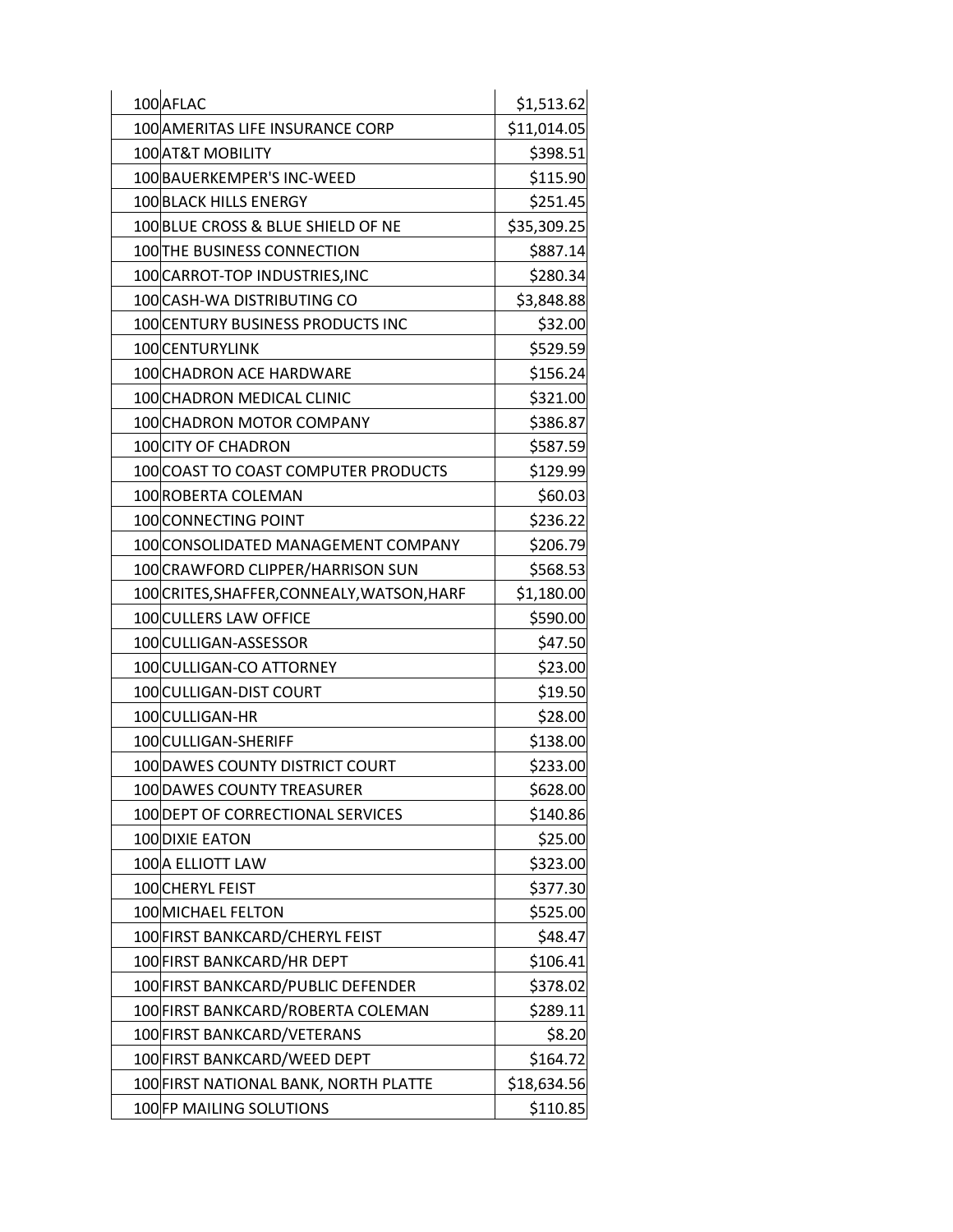| 100 BRYAN GRANT                        | \$90.00      |
|----------------------------------------|--------------|
| 100 GREAT PLAINS COMMUNICATIONS        | \$362.68     |
| 100 HARRIS SALES COMPANY INC           | \$154.86     |
| 100 HENCEY PLUMBING & HYDRONICS, INC   | \$138.65     |
| 100 INTRALINKS, INC                    | \$1,355.44   |
| 100 KCSR-AM                            | \$330.00     |
| 100 KONE, INC                          | \$2,636.28   |
| 100 MADISON NATIONAL LIFE              | \$81.30      |
| 100 MIPS INC                           | \$3,857.52   |
| 100 MOBIUS COMMUNICATIONS              | \$214.10     |
| 100 NACEB                              | \$100.00     |
| 100 NACO                               | \$1,383.23   |
| 100 NEBRASKA DEPARTMENT OF REVENUE     | \$2,428.22   |
| 100 NEBRASKA PUBLIC POWER DIST-E911    | \$30.00      |
| 100 NEBRASKA PUBLIC POWER DIST-WEED    | \$132.31     |
| 100 NEBRASKA PUBLIC POWER DISTRICT     | \$1,386.11   |
| 100 NEBRASKA TOTAL OFFICE/CO ATTORNEY  | \$471.88     |
| 100 NIRMA                              | \$103,976.00 |
| 100 NKC TIRE                           | \$966.04     |
| 100 NOSSAMAN PETIT LAW FIRM, PC        | \$363.28     |
| 100 OFFICE DEPOT CREDIT PLAN           | \$13.56      |
| 100 PETERSEN DRUG                      | \$46.83      |
| 100 POSTMASTER                         | \$100.00     |
| 100 RADIOLOGY IMAGING OF NEBRASKA, LLC | \$67.00      |
| 100 RAPID CITY JOURNAL/EXTENSION       | \$113.64     |
| 100 RAPID CITY JOURNAL/WEBSITE         | \$99.00      |
| 100 TESSA REECE                        | \$380.25     |
| 100 SADDLE ROCK ONE STOP               | \$692.27     |
| 100SHERIDAN COUNTY SHERIFF DEPARTMENT  | \$32.70      |
| 100 SKAVDAHL & EDMUND                  | \$5,643.36   |
| 100 SKEETERS AUTO PARTS INC            | \$18.86      |
| 100 TRANSUNION RISK AND ALTERNATIVE    | \$75.00      |
| 100 TYLER TECHNOLOGIES, INC            | \$898.00     |
| 100 UNIVERSITY OF NE-LINCOLN-WAGES EXT | \$10,214.02  |
| 100 VERIZON WIRELESS/COUNTY ATTORNEY   | \$98.33      |
| 100 VERIZON WIRELESS/E911              | \$165.98     |
| 100 VSP VISION PLAN                    | \$234.09     |
| 100 WAHLSTROM FORD INC                 | \$255.21     |
| 100 WESTERN COMMUNICATIONS, INC        | \$462.50     |
| 100 XEROX CORPORATION/E911             | \$511.05     |
| 100 XEROX CORPORATION/SHERIFF          | \$75.64      |
| 100 XEROX CORPORATION/TREASURER        | \$262.39     |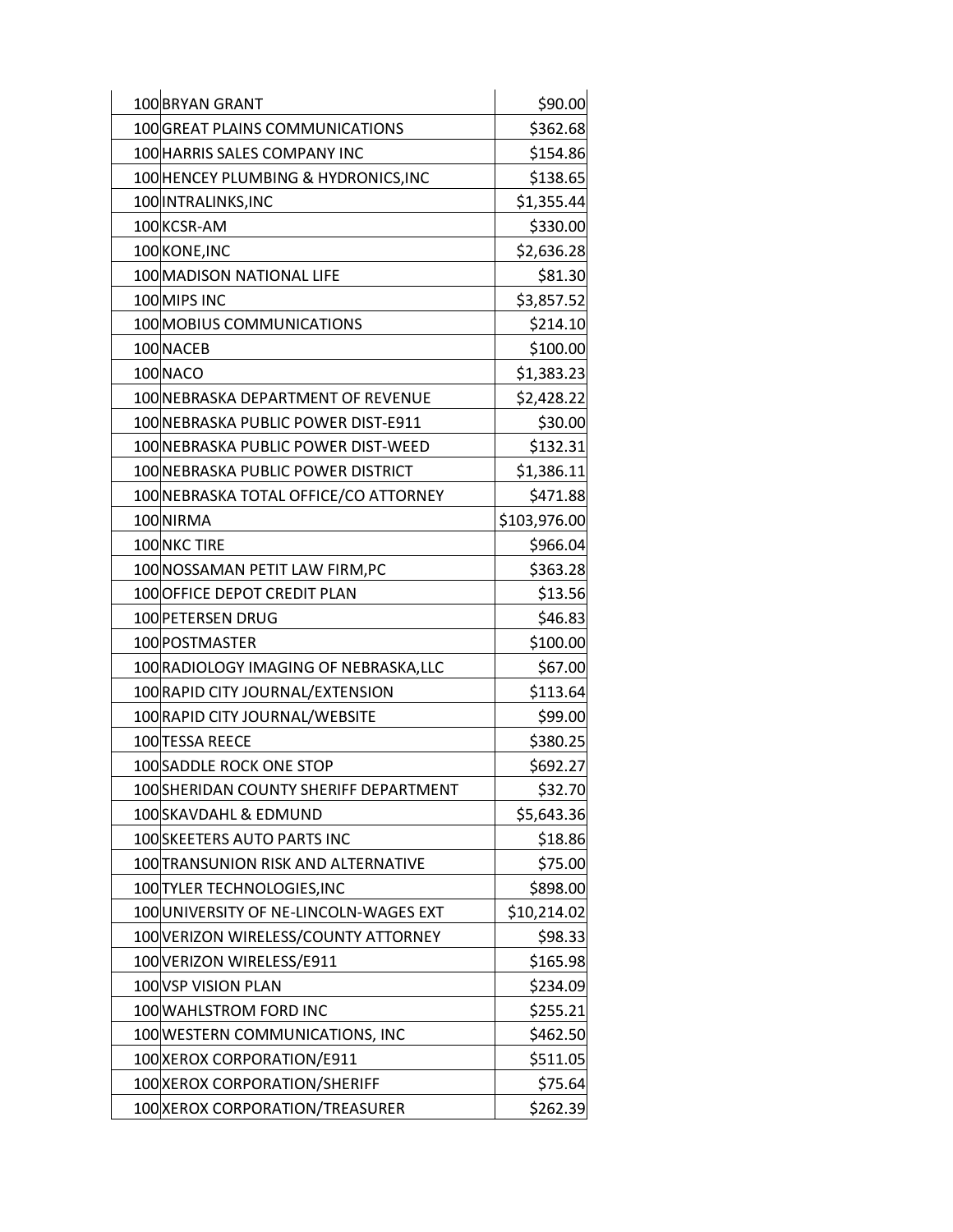| 100 XEROX CORPORATION/VETERANS OFFICE   | \$269.58    |
|-----------------------------------------|-------------|
| 200 AFLAC                               | \$415.27    |
| 200 AMERITAS LIFE INSURANCE CORP        | \$1,334.82  |
| 200 ARROW BUILDING CENTER               | \$248.39    |
| 200 BAUERKEMPER'S INC                   | \$39.30     |
| 200 BLACK HILLS ENERGY                  | \$389.25    |
| 200 BLUE CROSS & BLUE SHIELD OF NE      | \$1,226.02  |
| 200 CENTURYLINK                         | \$16.83     |
| 200 CHADRON ACE HARDWARE                | \$523.06    |
| 200 CITY OF CHADRON                     | \$121.85    |
| <b>200 CITY OF CRAWFORD</b>             | \$123.68    |
| 200 CRAWFORD CLIPPER/HARRISON SUN       | \$216.40    |
| 200 DAWES COUNTY TREASURER              | \$75.00     |
| 200 FIRST BANKCARD/ROADS                | \$107.39    |
| 200 FIRST NATIONAL BANK, NORTH PLATTE   | \$3,771.62  |
| 200 FLOYD'S TRUCK CENTER, INC           | \$141.66    |
| 200 H&H SANITATION AND RECYCLING, INC   | \$53.50     |
| 200 HERITAGE SEED COMPANY, INC.         | \$21.00     |
| 200 HERREN BROTHERS TRUE VALUE          | \$631.96    |
| 200 KCSR-AM                             | \$330.00    |
| 200 MATHESON LINWELD INC                | \$39.22     |
| 200 MEDICAL ENTERPRISES, INC            | \$6.25      |
| 200 MOBIUS COMMUNICATIONS               | \$152.15    |
| 200 MONTANA CSED SDU-WAGE WITHOLDING    | \$165.00    |
| 200 NEBRASKA DEPARTMENT OF REVENUE      | \$865.80    |
| 200 NEBRASKA PUBLIC POWER DISTRICT      | \$99.72     |
| 200 NMC EXCHANGE LLC/NEBRASKA MACHINERY | \$18,632.85 |
| 200 OUTLAW PRINTERS, INC                | \$34.90     |
| 200 PHILLIPS F & T INC                  | \$2,090.50  |
| 200 POWERPLAN                           | \$1,775.60  |
| 200 SKEETERS AUTO PARTS INC             | \$1,382.32  |
| 200 STURDEVANT'S AUTO PARTS             | \$431.68    |
| 200 TRANSOURCE TRUCK & EQUIPMENT, LLC   | \$151.24    |
| 200 VERIZON CONNECT NWF, INC-ROADS      | \$194.28    |
| 200 VIAERO WIRELESS-ROADS               | \$142.04    |
| 200 VSP VISION PLAN                     | \$103.67    |
| 200 WESTCO                              | \$18,413.09 |
| 200 XEROX CORPORATION/ROADS             | \$119.08    |
| 990 AMERITAS LIFE INSURANCE CORP        | \$82.20     |
| 990 BLUE CROSS & BLUE SHIELD OF NE      | \$97.90     |
| 990 CHADRON CENTENNIAL INC              | \$3,000.00  |
| 990 CRAWFORD CLIPPER/HARRISON SUN       | \$8.84      |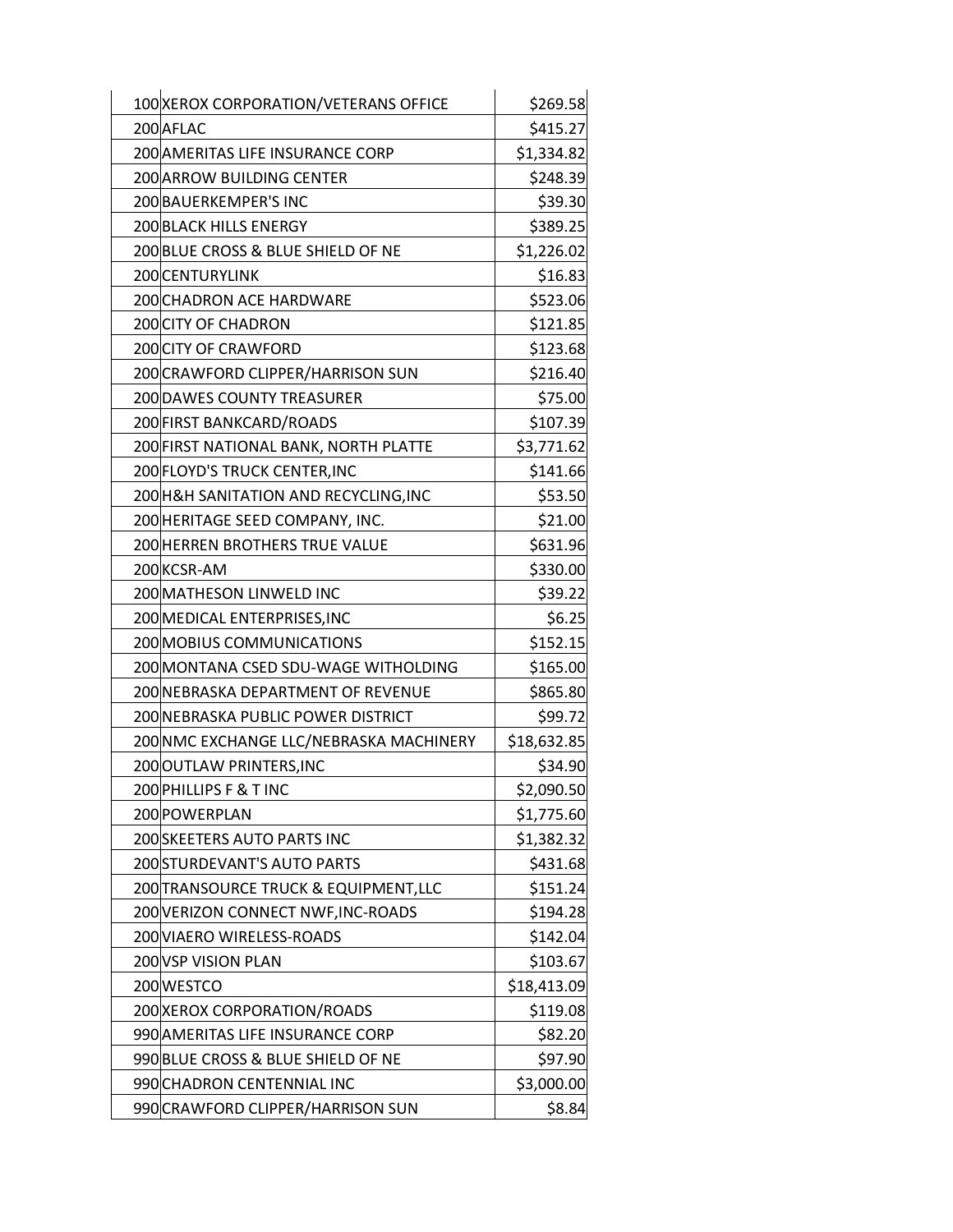| 990 FIRST BANKCARD/TOURISM             | \$562.98   |
|----------------------------------------|------------|
| 990 FIRST NATIONAL BANK, NORTH PLATTE  | \$169.57   |
| 990 NEBRASKA DEPARTMENT OF REVENUE     | \$36.40    |
| 990 RAPID CITY JOURNAL/VISITOR PROMO   | \$11.40    |
| 990 KERRI REMPP                        | \$12.48    |
| 990 VSP VISION PLAN                    | \$9.79     |
| 995 HOMESLICE MEDIA GROUP, LLC         | \$3,444.90 |
| 2580 AMERITAS LIFE INSURANCE CORP      | \$6.75     |
| 2580 FIRST NATIONAL BANK, NORTH PLATTE | \$22.56    |
| 2580 NEBRASKA DEPARTMENT OF REVENUE    | \$4.67     |
| 2910 AMERITAS LIFE INSURANCE CORP      | \$3.38     |
| 2910 CENTURYLINK                       | \$32.46    |
| 2910 FIRST NATIONAL BANK, NORTH PLATTE | \$13.86    |
| 2910 GREAT PLAINS COMMUNICATIONS       | \$157.50   |
| 2910 INTERSTATE ALL BATTERY CENTER     | \$81.45    |
| 2910 INTRALINKS, INC                   | \$1,999.82 |
| 2910 NEBRASKA DEPARTMENT OF REVENUE    | \$3.26     |
| 2910 WESTERN COMMUNICATIONS, INC       | \$890.00   |
| 2913 CENTURYLINK                       | \$292.15   |

## **CHADRON, NEBRASKA June 14, 2022 DAWES COUNTY BOARD OF EQUALIZATION**

The Public convened meeting of the Dawes County Board of Equalization in regular session was commenced at the hour of 9:00 A.M. on the 14th day of June, 2022 and published pursuant to public notice as required by law and or posted. The meeting was called to order by Chairman Vic Rivera. Roll was called and the following Commissioners were present: Commissioner Rivera and Commissioner Jake Stewart. Also present was Deb Lesmeister, Deputy Dawes County Clerk; Lindy Coleman, Assessor; Wade Yada, Highway Superintendent and Adam Edmund, Deputy County Attorney. The Pledge of Allegiance was recited by those present. Per LB 898 the Vice Chairman announced the location of posted information concerning the Open Meetings Act. The poster can be found on the door next to the United States Flag. Copies of the Act are available upon request by anyone attending the meeting or requesting a copy. Commissioner Rivera expressed condolences on behalf of Dawes County to the family of Levi Grant who passed away and was Commissioner for District #3. Commission Stewart extended sympathy to Commissioner Vic Rivera and family as his mother recently passed away. Motion by Commissioner Stewart, seconded by Rivera to accept the agenda with the addition of an item dealing with the LB644 postcard information. Roll call vote, Ayes: Stewart and Rivera. Nays: None. Motion carried. Motion by Commissioner Stewart to approve the minutes of the May 24, 2022 meeting, seconded by Rivera. Roll call vote, Ayes: Rivera and Stewart. Nays: None. Motion carried. Tax corrections #5190, 5191 and 5192 were presented by Assessor Lindy Coleman. Motion by Commissioner Stewart, seconded by Rivera to accept tax correction #5190-5192. Roll call vote, Ayes: Stewart and Rivera. Nays: None. Motion carried. Discussion ensued on the LB644 postcards. They may be mailed to taxpayers to inform them if there is going to be an increase in the levy limit for certain entities. After discussion Lindy Coleman and Jake Stewart were in agreement to stay with MIPS for the printing of such postcards if the need arises.

There being no further business to be conducted by the Dawes County Board of Equalization, the Chairman adjourned the meeting at 9:17 A.M. The next meeting will be held on July 12, 2022 at 9:00